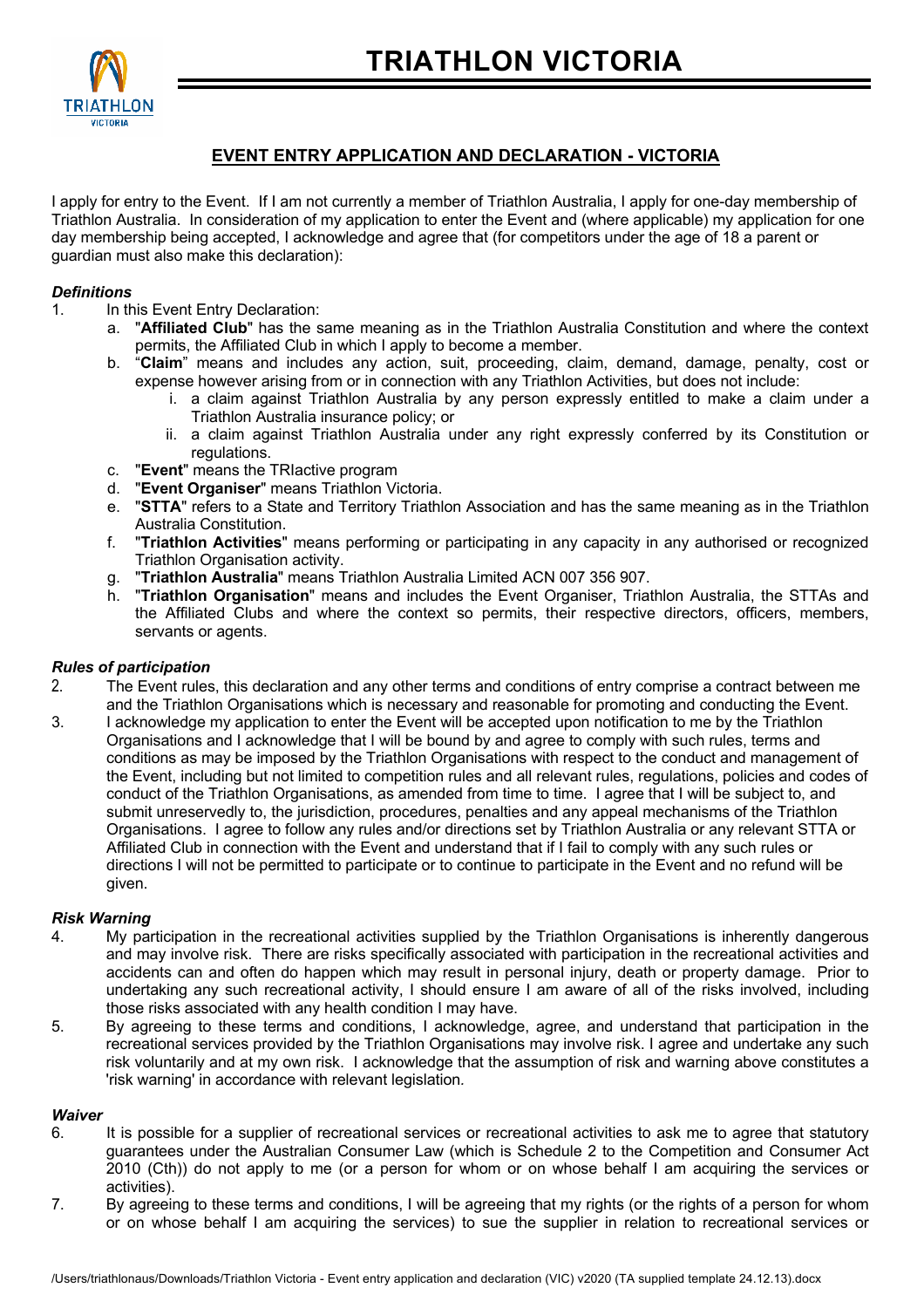recreational activities that you undertake because the services or recreational activities provided were not in accordance with the guarantees are excluded, restricted or modified as set out below.

## *For recreational services or recreational activities to which the Australian Consumer Law (Commonwealth) applies:*

- 8. By agreeing to these terms and conditions, I agree that the liability of the Triathlon Organisations in relation to recreational services (as that term is defined in the *Competition and Consumer Act 2010 (Cth)* and the Australian Consumer Law) for any:
	- a. death;
	- b. physical or mental injury (including the aggravation, acceleration or recurrence of such an injury);
	- c. the contraction, aggravation or acceleration of a disease;
	- d. the coming into existence, the aggravation, acceleration or recurrence of any other condition, circumstance, occurrence, activity, form of behaviour, course of conduct or state of affairs:
		- i. that is or may be harmful or disadvantageous to me or the community;
		- ii. that may result in harm or disadvantage to me or the community, that may be suffered by me (or a person for whom or on whose behalf I am acquiring the services) resulting from the supply of recreational services or recreational activities;

is excluded and the application of any express or implied term that any services will be provided with due care and skill is hereby excluded.

## *For recreational services to which the Australian Consumer Law (Victoria) applies:*

- 9. Warning under the Australian Consumer Law and Fair Trading Act 2012: Under the *Australian Consumer Law (Victoria)*, several statutory guarantees apply to the supply of certain goods and services. These guarantees mean that the supplier named on this form, the Triathlon Organisations, are required to ensure that the recreational services it supplies to me:
	- a. are rendered with due care and skill; and
	- b. are reasonably fit for any purpose which I either expressly or by implication, make known to the supplier; and
	- c. might reasonably be expected to achieve any result I have made known to the supplier.

Under section 22 of the *Australian Consumer Law and Fair Trading Act 2012 (Vic)*, the supplier is entitled to ask me to agree that these conditions do not apply to me. If I sign this form, I will be agreeing that my rights to sue the supplier under the Australian Consumer Law and Fair Trading Act 2012 if I am killed or injured because the services were not in accordance with these guarantees, are excluded, restricted or modified in the way set out in this form.

**Note:** The change to my rights, as set out in this form, does not apply if my death or injury is due to gross negligence on the supplier's part. "*Gross negligence*" in relation to an act or omission, means doing the act or omitting to do an act with reckless disregard, with or without consciousness, for the consequences of the act or omission. See regulation 5 of the *Australian Consumer Law and Fair Trading Regulations 2012 (Vic)* and section 22(3)(b) of the *Australian Consumer Law and Fair Trading Act 2012 (Vic)*.

**Exclusion of rights under the Australian Consumer Law (Victoria)**: By agreeing to these terms and conditions, I agree that the liability of the Triathlon Organisations for any death or personal injury (as defined in the *Australian Consumer Law and Fair Trading Act 2012*) that may be suffered by me (or a person from whom or on whose behalf I am acquiring the services) resulting from the supply of recreational services is excluded.

## *Release and indemnity*

- In consideration of the relevant Triathlon Organisations accepting my entry into the Event, to the extent permitted by law, I:
	- a. release and will release the Triathlon Organisations from all Claims that I may have or may have had but for this release arising from or in connection with my membership or participation in the Event; and
	- b. release and indemnify the Triathlon Organisations against any Claim which may be made by me or on me behalf for or in respect of or arising out of my death whether caused by the negligence or breach of contract by any Triathlon Organisation or in any other manner whatsoever; and
	- c. indemnify and will keep indemnified the Triathlon Organisations to the extent permitted by law in respect of any Claim by any person:
		- i. arising as a result of or in connection with my membership or my participation in the Event;
		- ii. against any Triathlon Organisation in respect of any injury, loss or damage arising out of or in connection with my failure to comply with Triathlon Organisation's rules and/or directions,

save that the above releases and indemnities shall not apply to the extent that the loss, damage or injury that is the subject of the Claim is caused or contributed to by the grossly negligent act or omission of a Triathlon Organisation.

## *Bar to Proceedings*

- 11. I acknowledge that the Triathlon Organisations may plead this contract as a bar to proceedings now or in the future commenced by or on my behalf or by any person claiming through me. Where I commence proceedings against any Triathlon Organisation, I:
	- a. will commence those proceedings in the courts of the jurisdiction in which any incident occurs;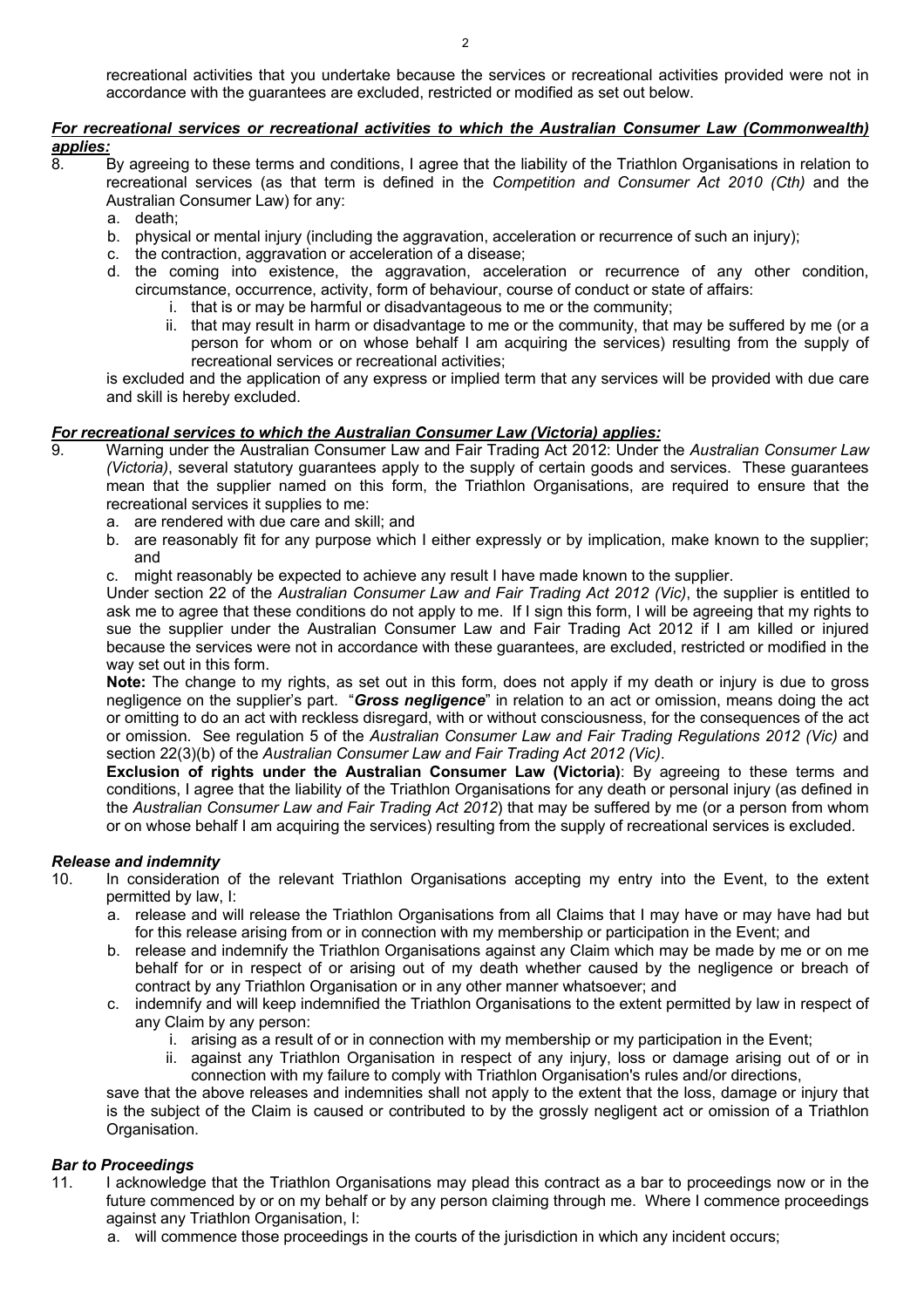- b. waive any right to object to the exercise of such jurisdiction;
- c. will, where I seek to commence proceedings in another jurisdiction from where any incident occurs, consent (if required by any Triathlon Organisation) to move those proceedings to the jurisdiction in which any incident occurs including consenting to any application made by any Triathlon Organisation to remove the proceedings to the jurisdiction in which any incident occurs;
- d. will pay the costs of any application made by any Triathlon Organisation under paragraph 11(c) and will consent to any application for security of costs made at any time by any Triathlon Organisation; and
- e. consent to paying any Triathlon Organisations' legal defense costs of the proceedings (on a solicitor client basis) where any Triathlon Organisation successfully defend the proceedings.

#### *Insurance*

12. Insurance is in place that may provide limited cover to me whilst I am participating in the Event. I understand that this insurance may not cover me for all injury, loss or damage sustained by me and I acknowledge that the Triathlon Organisations do not make any representations about the suitability of any insurance. I also understand I can, in my own interests and at my own expense, seek and obtain personal insurances over and above any cover that may be provided by the Triathlon Organisations.

#### *Fitness to Participate*

13. I declare that I am medically and physically fit and able to participate in the Event. I am not and must not be a danger to myself or to the health and safety of others. I will immediately notify the Triathlon Organisations in writing of any change to my medical condition, fitness and ability to participate. I understand and accept that the Triathlon Organisations will continue to rely upon this declaration as evidence of my fitness and ability to participate in the Event. I will report any accidents, injuries, loss or damage I suffer during the Event to the relevant Triathlon Organisations before I leave any relevant venue.

#### *Medical Treatment*

14. I consent to receiving any medical treatment that a Triathlon Organisation reasonably considers necessary or desirable for me during my participation in the Event. I also agree to reimburse the relevant Triathlon Organisation for any costs or expenses incurred in providing me with medical treatment.

#### *Exclusion of Applicant*

15. I warrant that I have not at any time been excluded from Triathlon Activities by a medical practitioner or any person or entity including but not limited to Triathlon Australia and its constituent STTAs and Affiliated Clubs. I acknowledge and agree that the Triathlon Organisations may demand a medical certificate or opinion as to my fitness from a qualified medical practitioner PRIOR to my undertaking any Triathlon Activities.

#### *Safety*

16. I understand and acknowledge the dangers associated with the consumption of alcohol or any mind-altering substance before or during any Triathlon Activity, and I accept full responsibility for any injury, loss or damage associated with the consumption of alcohol or any other mind-altering substance.

# *Prevailing conditions*

The Event and the conduct of, and participation in the Event may be affected by weather and associated conditions. Given there is often an element of "luck of the prevailing conditions" in entering and competing in the Event I acknowledge and agree the Event organisers cannot control the weather and associated conditions. I accept that in the event of extreme weather conditions the Triathlon Organisation reserves the right to alter the format of, shorten, or cancel the Event in the interest of competitor safety. I acknowledge that the Triathlon Organisation will use all reasonable efforts to conduct the Event in the planned format if safe to do so. Should prevailing weather conditions force any change I accept that the Triathlon Organisation is not obliged to provide any refund to me, nor to provide a credit or transfer for me to another Triathlon Organisation event, nor to restage the Event, as weather and associated conditions are beyond the control of the Triathlon Organisations.

#### *Right to Use Image*

18. I acknowledge and consent to photographs and electronic images being taken of me during my participation in the Event. I acknowledge and agree that such photographs and electronic images are owned by the Triathlon Organisations and that the Triathlon Organisations may use the photographs for promotional or other purposes without my further consent being necessary. Further, I consent to the Triathlon Organisations using my name, image, likeness and also my performance in the Event, at any time, by any form of media, to promote the Triathlon Activities or the Triathlon Organisations.

#### *Privacy*

19. I understand that the personal information I have provided in my membership application is collected, used and disclosed in accordance with the Privacy Policy of the Event Organiser / Triathlon Australia (available from click here to access a copy). I acknowledge that the Event Organiser and Triathlon Australia may use and disclose my personal information for the purposes of conducting and administrating Triathlon Activities and other related activities across Australia, providing me with member services or promotional material, complying